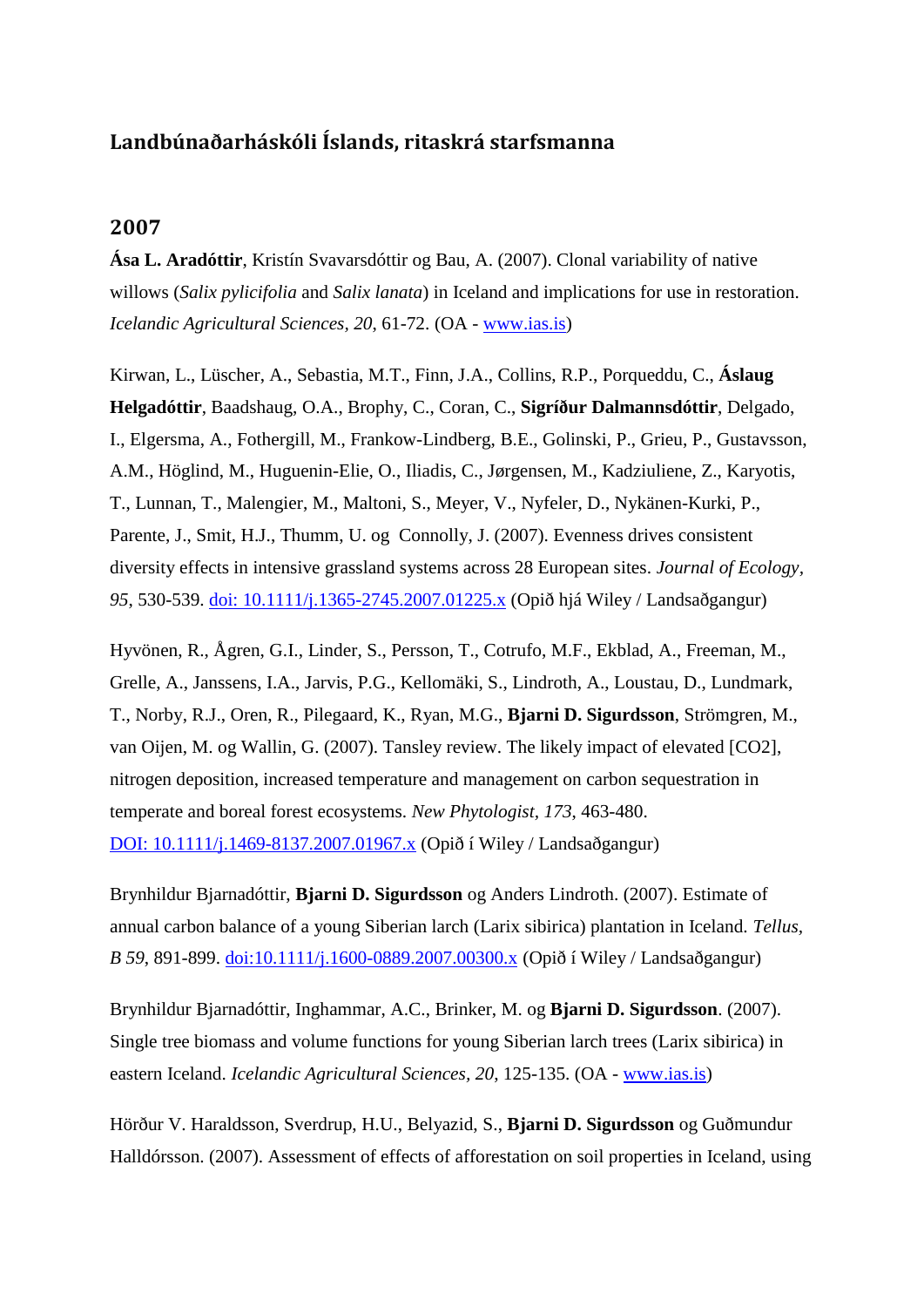Systems Analysisand System Dynamic methods. *Icelandic Agricultural Sciences, 20,* 107- 124. (OA - [www.ias.is\)](http://www.landbunadur.is/landbunadur/wgsamvef.nsf/8bbba2777ac88c4000256a89000a2ddb/9e7d25e08ffe46f5002573d40035a58d/$FILE/Assessment.pdf)

**Elsa Albertsdóttir**, Eriksson, S., Näsholm, A., Strandberg, E. og **Þorvaldur Árnason**. (2007). Genetic analysis of competition data on Icelandic horses. *Livestock Science, 110*, 242- 250. <http://dx.doi.org/10.1016/j.livsci.2006.11.008> (Opið hjá ScienceDirect / Landsaðgangur)

**Guðni Þorvaldsson**, Tremblay, G.F. og Kunelius, H.T. (2007). The effects of growth temperature on digestibility and fibre concentration of seven temperate grass species. *Acta Agriculturae Scandinavica, 57*, 322-328. [doi:10.1080/09064710600984221](http://www.tandfonline.com/doi/abs/10.1080/09064710600984221#.UoIyM3C8DDs) (Lokað á netinu, tímarit til á Hvanneyri)

**Hólmgeir Björnsson**. (2007). Fertilization of Nootka lupin (*Lupinus nootkatensis*) for biomass production and carbon sequestration. *Icelandic Agricultural Sciences, 20*, 81−92. (OA - [www.ias.is\)](http://www.landbunadur.is/landbunadur/wgsamvef.nsf/8bbba2777ac88c4000256a89000a2ddb/2ca34c873633f679002573d40033cefa/$FILE/Fertilization.pdf)

**Hólmgeir Björnsson, Þorsteinn Guðmundsson** og **Guðni Þorvaldsson**. (2007). Long- and short-term effects of P and K fertilizer applications to grassland on a Gleyic Histic Andosol. Í: De Neve, S., Salomez, J., Van Den Bossche, A., Haneklaus, S., Van Cleemput, O., Hofman, G. og Schnug, E. (ritstj.), *Mineral versus organic fertilization conflict or synergism?* 16th International Symposium of the International Scientific Centre of Fertilizers (CIEC) 16−19 September 2007 Ghent, Belgium, pp. 88−94. (Ekki aðgengilegt á neti, bókin ekki til á Íslandi)

Cornelissen, J. H. C., van Bodegom, P. M., Aerts, R., Callaghan, T. V., van Logtestijn, R. S. P., Alatalo, J., Chapin, F. S., Gerdol, R., **Jón Gudmundsson**, Gwynn-Jones, D., Hartley, A. E., Hik, D. S., Hofgaard, A., **Inga Svala Jónsdóttir**, Karlsson, S., Klein, J. A., Laundre, J., Magnusson, B., Michelsen, A., Molau, U., Onipchenko, V. G., Quested, H. M., Sandvik, S. M., Schmidt, I. K., Shaver, G. R., Solheim, B., Soudzilovskaia, N. A., Stenstrom, A., Tolvanen, A., Totland, O., Wada, N., Welker, J. M., Zhao, X. Q. og Team, M. O. L. (2007). Global negative vegetation feedback to climate warming responses of leaf litter decomposition rates in cold biomes. *Ecology Letters, 10*(7), 619-627. doi: [10.1111/j.1461-](http://onlinelibrary.wiley.com/doi/10.1111/j.1461-0248.2007.01051.x/pdf) [0248.2007.01051.x](http://onlinelibrary.wiley.com/doi/10.1111/j.1461-0248.2007.01051.x/pdf) (Opið hjá Wiley / Landsaðgangur)

Gornall, J. L., **Inga Svala Jónsdóttir**, Woodin, S. J. og Van der Wal, R. (2007). Arctic mosses govern below-ground environment and ecosystem processes. *Oecologia, 153*, 931- 941. [doi:10.1007/s00442-007-0785-0](http://download.springer.com/static/pdf/596/art%253A10.1007%252Fs00442-007-0785-0.pdf?auth66=1384437471_b952af160f8d409bdda53f58de45742c&ext=.pdf) (Opið hjá Springer / Landsaðgangur)